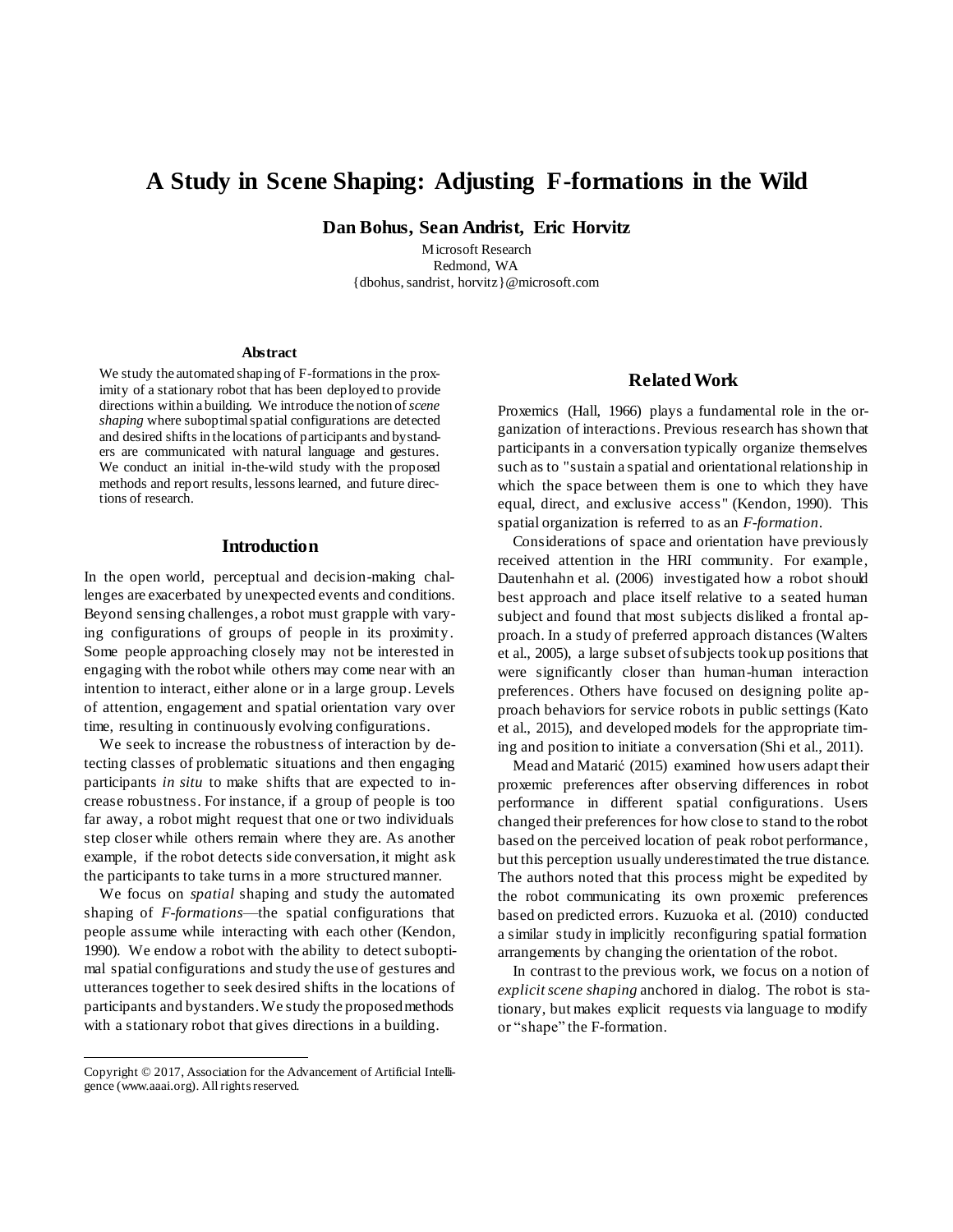### **Robot System**

The *Directions Robot* is a humanoid Nao robot system that can engage in spoken dialog with one or multiple users and give directions to various locations inside a building. The robot, described in more detail in (Bohus, Saw and Horvitz, 2014), is deployed in an open space in front of a bank of three elevators in our building (see Figure 1.) Traffic in this space includes people coming in and out of the elevators and traversing the corridor. People engaging with the robot include some who are familiar with the robot, as well as visitors who may encounter the robot for the first time. People are free to interact with the robot at will. The robot uses a face tracker and models of multiparty engagement and turn-taking, speech recognition, and dialog planning to engage in conversation. It describes directions in natural language with coordinated gaze, gestures and speech.

## **Spatial Scene Shaping**

The spatial scene-shaping approach that we discuss in this paper aims to enable the robot to refine the locations of participants and bystanders towards configurations that are more desirable. The high-level goal is to have one, two, or three participants engaged with the robot at a natural distance in front of the robot, with all bystanders further away, in the back. At a high level, the scene-shaping model operates in a sense-think-act-monitor loop, as follows:

- (1) *Detect* deviations from desirable configurations.
- (2) *Decide* upon a corresponding scene-shaping action that encourages people to modify their configuration towards what the robot considers desirable.
- (3) *Execute* the scene-shaping action.
- (4) *Monitor* if people comply and provide feedback that conveys the robot's perception of the user's compliance or noncompliance.

For instance, in the example illustrated in Figure 1, the robot detects that one of the two engaged participants is too close and triggers a scene shaping action: "*Sorry, but if you don't mind taking one step back, it may be easier [… for me to interact with both of you]*." The robot continuously monitors the participants' positions throughout the production of this action and for a short period of time afterwards. As the participant moves back and the problem is resolved, the robot self-interrupts (after "*it may be easier*") and provides feedback on the move, after which it resumes the dialog.

### **Desirable F-formations**

We define a set of desirable F-formation configurations based on prior experience and some observed failure modes from the deployment of the robot. While the problematic scenes and fixes are specific to our current capabilities and design, the methodology is applicable to other situations.



| $P_{121}$ : | $P_{120}$ , $P_{119}$ : [approach and engage with the robot]<br>[watching from a distance]                                                             |
|-------------|--------------------------------------------------------------------------------------------------------------------------------------------------------|
| Robot:      | Hi there! Do you need directions?                                                                                                                      |
| $P_{120}$ : | is standing very close to the robot                                                                                                                    |
| $P_{119}$ : | Yes                                                                                                                                                    |
| Robot:      | Sorry, but if you don't mind taking one step back, it may<br><b>be easier</b> $\left[ \,\ldots\,\text{for me to interact with both of you} \right]$ .  |
| $P120$ :    | [takes a step back]                                                                                                                                    |
| Robot:      | Great, thank you! Now let's see Can I help you find<br>something?                                                                                      |
| $P_{119}$ : | 3800.                                                                                                                                                  |
| Robot:      | To get to 3800, go to the end of that hallway, turn right and<br>continue on down the hallway for a bit. 3800 will be the<br>first room on vour right. |

#### *Figure 1***.** *Directions Robot deployment setup and sample interaction.*

Specifically, for Directions Robot, we set requirements on the numbers and the placement of engaged participants and bystanders.The robot determines who is *engaged* via a heuristic rule that combines information about the proximity, stability, and attention of each participant (Bohus and Horvitz, 2014). *Bystanders* are participants who are not engaged, but who are perceived to be stationary for a certain duration. To reason about placement, we define a set of *proxemic zones* with respect to the robot (see Figure 2.) These zones are related to Hall's (1966) proxemic distances. The robot determines the proxemic zone of a participant by comparing the tracked face size and location against preset thresholds (roughly corresponding to a distance of 3ft, 7ft, 15ft) and using a hysteresis approach to manage transitions.

When interacting, the desirable configuration for the robot involves up to a maximum of three engaged participants in the *Frontal* and *Natural* zones, and any number of bystanders in the *Far* zone, as portrayed in the bottom-left side of Figure 2. We have observed that when participants get too close to the robot, the vision system may stop tracking them correctly. Alternatively, if engaged participants move farther away from the robot, towards the *Transitional* zone, they may be dropped from the interaction as the engagement model assesses they are no longer engaged. Ideally, we would like engaged participants at a natural engagement distance and in front of the robot. In addition, we prefer that any bystanders remain in the *Far* area. A closer position may lead to fluctuations in the set of participants inferred by the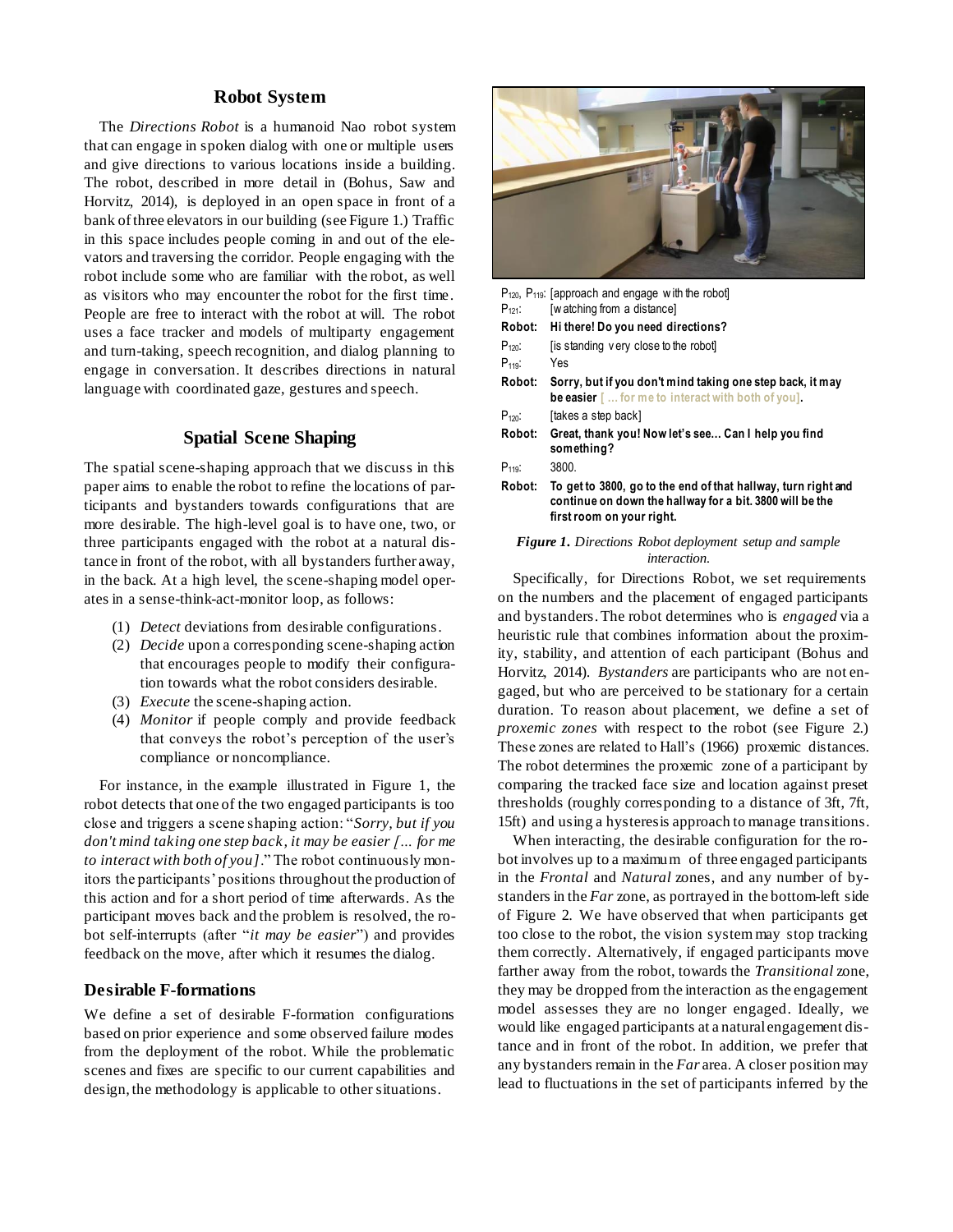

*Figure 2. Proxemic zones (top) and sample ideal configurations in interactions (bottom-left) and outside interactions (bottomright).*

robot as being engaged. Furthermore, their presence in the *Transitional* zone may increase the number of confusing side interactions between them and the engaged participants.

When the robot is not engaged in an interaction, desirable configurations are those where all bystanders are in the *Far* or *Transitional* zones and where they are not continuously attending to the robot (see bottom right in Figure 2). Nonengaged bystanders in proximity of the robot are undesirable because their hovering close to the robot may prevent others from engaging. Situations with bystanders at a distance but attending to the robot were also deemed undesirable as they might represent missed opportunities for engagement.

## **Scene-shaping Actions and Policy**

Table 1 describes the seven scene-shaping actions we have defined and illustrates a subset of their possible realizations. Each action has a precondition which defines when it may be triggered, a set of addressees which defines whom the action is directed towards, and a success condition which is used during to assess compliance and determine feedback.

The first three shaping actions, *MoveFurther*, *Move-Closer*, and *MoveToCenter* aim to address problems where an engaged participant is either too close, too far, or too much to the side. The *LargeGroupArrange* action was designed to deal in a single shot with complex situations involving large groups of people near the robot. The *InviteToJoin* action covers the case when a bystander has been detected while the robot was interacting in the Natural or Transitional zone and aims to get the bystander to either join in or move further back into the Far zone. Finally, the *AnnouncePresence* and *InviteToEngage* actions are taken when the robot is not already in an interaction and bystanders are detected: the robot aims to influence people either to engage or clear the area in its immediate proximity.

The shaping actions are rendered as coordinated speech, gaze, and arm gestures, contextualized based on the location of the addressee. For instance, the *MoveFurther* action is accompanied by a "move back" arm gesture when the robot says, "one step back," performed with the arm that is on the side of the addressed participant. The robot's turn-taking model directs the robot's gaze towards the addressees. The lexical form of the action is also contextualized based on the number of addressees and engaged participants, as well as the recent history of shaping actions (Table 1).

The robot continuously monitors each shaping action to determine if the success condition is met during the production of the action or during the floor release that follows. If the success condition is met while rendering the action, the robot inserts a turn, interrupting itself if it is speaking, and provides feedback about the success of the adjustment. Otherwise, the robot waits until the next naturally occurring tum and provides feedback after the user speaks or after a brief pause of two seconds if no one speaks. The feedback depends on an automated assessment of the success of the shaping action and the inferred need for further actions.

Throughout the interaction, the robot continuously monitors the scene and computes at every frame the actions that may be performed. Action selection operates as follows : first, all actions that have their preconditions satisfied are added to a priority queue in the order: InviteToEngage, AnnouncePresence (while not interacting), and LargeGroupArrange, MoveFurther, MoveCloser, MoveToCenter, InviteToJoin (while the robot is in an active interaction). The priority queue is traversed and the system checks a list of additional turn-taking constraints that further refine whether an action might be smoothly executed. The first action that passes this check is selected. In addition, we enforce certain temporal constraints to prevent the robot from taking too many successive scene-shaping actions, as multiple actions within a session may be unnatural and significantly disrupt the flow of the base-level directions-giving task.

### **Field Study and Annotations**

We deployed the proposed scene-shaping policies on the Directions Robot and conducted a three-week field study. An expert annotator reviewed videos of the interactions (from the robot's viewpoint) and assessed each scene-shaping action in the overall context of the situation on a scale from 1 (bad) to 5 (good). The annotator also provided a succinct textual description explaining the rationale for each numerical assessment. In addition, the annotator assessed whether anyone in the scene responded to the robot's action, and if so, whether the response complied with the robot's shaping request. Finally, the annotator provided a textual description of the users'responses. Since the annotator viewed the scene from the robot's camera, to give the annotator a sense for users' views of the shaping actions, we created a set of videos illustrating each of the scene-shaping gestures with a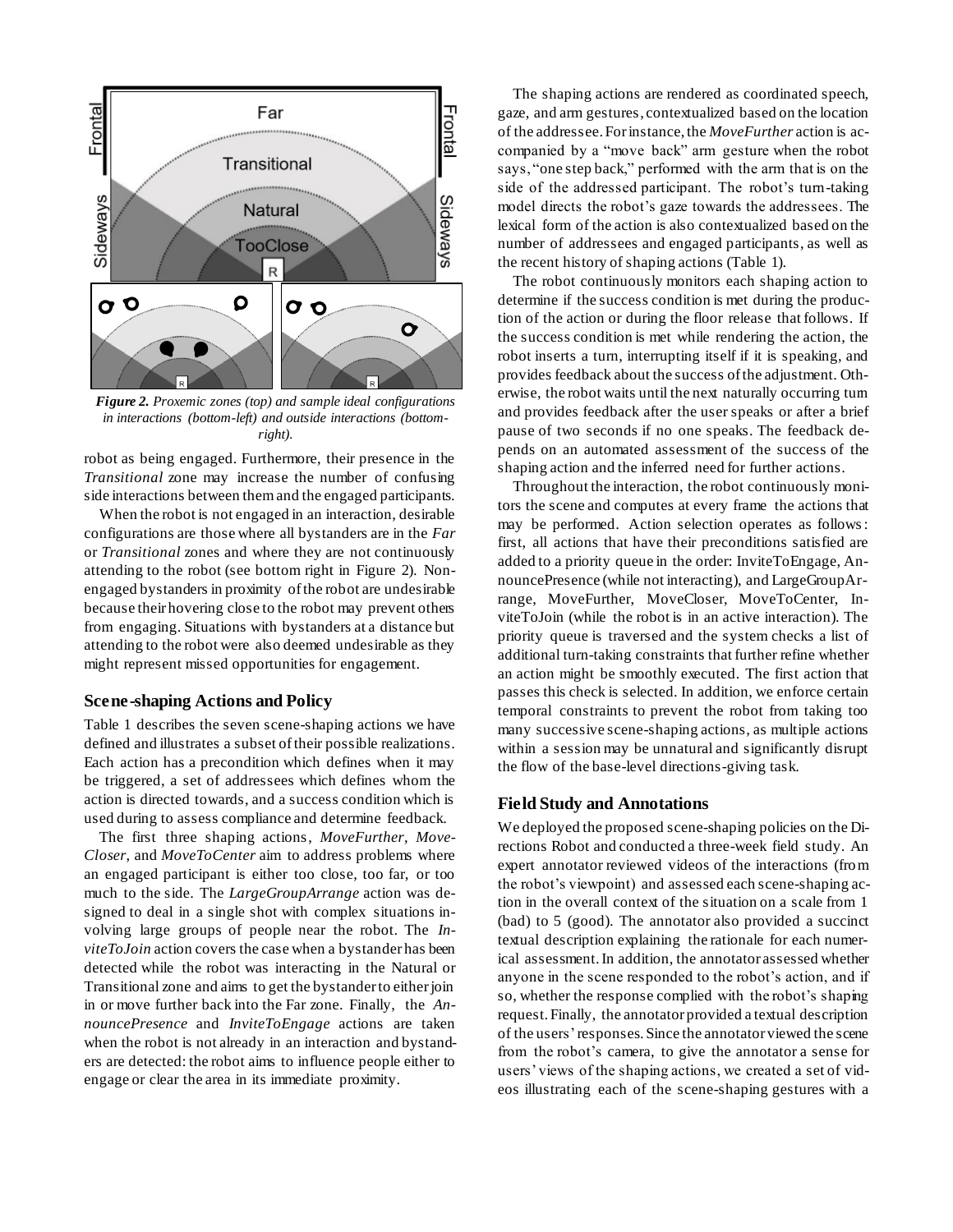|                                              | <b>MoveFurther</b>                                                                                                  |                                                                                                                   |  |  |  |  |
|----------------------------------------------|---------------------------------------------------------------------------------------------------------------------|-------------------------------------------------------------------------------------------------------------------|--|--|--|--|
|                                              |                                                                                                                     | 1. Sorry, but if you guys don't mind taking one step back, it may be easier for me to interact with both of you.  |  |  |  |  |
|                                              | 2. Sorry now I think you're a bit too close. If you take one step back it may be easier for meto interact with you. |                                                                                                                   |  |  |  |  |
|                                              | 3. Sorry to ask again but if you could also take just one step back, it may be easier for meto interact with you.   |                                                                                                                   |  |  |  |  |
|                                              | Precondition:                                                                                                       | There is an engaged participant in the TooClose zone                                                              |  |  |  |  |
|                                              | Addressees:                                                                                                         | All engaged participants in the TooClose zone                                                                     |  |  |  |  |
|                                              | Success:                                                                                                            | All addressees are engaged but not in TooClose zone                                                               |  |  |  |  |
|                                              | <b>MoveCloser</b>                                                                                                   |                                                                                                                   |  |  |  |  |
| Actions available while the robot is engaged | 1. Sorry, but if you don't mind coming just a little bit closer, it may be easier for meto interact with you.       |                                                                                                                   |  |  |  |  |
|                                              | Precondition:                                                                                                       | There is an engaged participant in the Transitional or Far zone                                                   |  |  |  |  |
|                                              | Addressees:                                                                                                         | All engaged participants in the Transitional or Far zone                                                          |  |  |  |  |
|                                              | Success:                                                                                                            | All addressees are engaged but not in Transitional or Far areas                                                   |  |  |  |  |
|                                              |                                                                                                                     |                                                                                                                   |  |  |  |  |
|                                              | <b>MoveToCenter</b>                                                                                                 |                                                                                                                   |  |  |  |  |
|                                              |                                                                                                                     | 1. Sorry, but if you don't mind stepping a little bit to the middle, it may be easier forme to interact with you. |  |  |  |  |
|                                              | Precondition:                                                                                                       | There is an engaged participant in the Sideways zone                                                              |  |  |  |  |
|                                              | Addressees:                                                                                                         | All engaged participants in the Sideways zone                                                                     |  |  |  |  |
|                                              | Success:                                                                                                            | All addressees are engaged but not in the Sideways zone                                                           |  |  |  |  |
|                                              |                                                                                                                     |                                                                                                                   |  |  |  |  |
|                                              | <b>LargeGroupArrange</b>                                                                                            |                                                                                                                   |  |  |  |  |
|                                              |                                                                                                                     | 1. Sorry, but it might make things easier forme if one or two of you stay up here and the others step way back.   |  |  |  |  |
|                                              |                                                                                                                     | 2. Wow, you guys are a big group. It might make things easier for me if one or two of you stay up here and the    |  |  |  |  |
|                                              | others step way back.                                                                                               |                                                                                                                   |  |  |  |  |
|                                              | 3. Guys, I can try to keep going this way, but it might make things easier forme if one or two of you stay up here  |                                                                                                                   |  |  |  |  |
|                                              | and the others step waaaaay back.                                                                                   |                                                                                                                   |  |  |  |  |
|                                              | Precondition:                                                                                                       | The <i>chaos</i> condition (see text) holds for at least 4 seconds.                                               |  |  |  |  |
|                                              | Addressees:                                                                                                         | All participants in the Close, Natural and Transitional zones.                                                    |  |  |  |  |
|                                              | Success: 1                                                                                                          | The negation of the <i>chaos</i> condition holds for at least 0.5 seconds.                                        |  |  |  |  |
|                                              | <b>InviteToJoin</b>                                                                                                 |                                                                                                                   |  |  |  |  |
|                                              |                                                                                                                     | 1. If you over there either step forward and join in, or step back a bit, it would help me a lot.                 |  |  |  |  |
|                                              | Precondition:                                                                                                       | There is has been only one engaged participant and there is one by stander in the Transitional,                   |  |  |  |  |
|                                              |                                                                                                                     | Natural or TooClose zones.<br>All bystanders in the Transitional, Natural or TooClose zones.                      |  |  |  |  |
|                                              | Addressees:                                                                                                         |                                                                                                                   |  |  |  |  |
|                                              | Success:                                                                                                            | The invited by stander is either engaged, or in the Far zone.                                                     |  |  |  |  |
|                                              | <b>InviteToEngage</b>                                                                                               | 1. I'm here if you need directions. Please feel free to step forward and ask me something if you want.            |  |  |  |  |
|                                              |                                                                                                                     | Q                                                                                                                 |  |  |  |  |
|                                              | Precondition:                                                                                                       | A bystander is attending to the robot for at least 4 seconds.                                                     |  |  |  |  |
|                                              | Addressees:                                                                                                         | Any bystanders that have been attending to the robot for at least 2 seconds.                                      |  |  |  |  |
|                                              | Success:                                                                                                            | Any of the addressees has engaged with the system.                                                                |  |  |  |  |
|                                              |                                                                                                                     |                                                                                                                   |  |  |  |  |
| While not engaged                            | <b>AnnouncePresence</b>                                                                                             |                                                                                                                   |  |  |  |  |
|                                              | 1. I'm here to give directions if you need me.                                                                      |                                                                                                                   |  |  |  |  |
|                                              | Precondition:                                                                                                       | A bystander is in the TooClose or Natural zone.                                                                   |  |  |  |  |
|                                              | Addressees:                                                                                                         | All bystanders in the TooClose or Natural zones.                                                                  |  |  |  |  |
|                                              | Success:                                                                                                            | The addressees are not in the TooClose and Natural zones.                                                         |  |  |  |  |
|                                              |                                                                                                                     |                                                                                                                   |  |  |  |  |
|                                              |                                                                                                                     |                                                                                                                   |  |  |  |  |

*Table 1. Details of scene-shaping actions (graphic on the right shows a canonical example that satisfies the precondition)*

simulated robot. The annotator reviewed these videos in advance of the assessments.

For qualitative analysis, we developed codes over the annotator's open textual descriptions. For instance, the annotator's rating details shown in the first line from Table 2 were coded as Position(+) corresponding to "*reasonable given how close the actor was standing*", Timing(-) corresponding to "*odd timing*", and Interrupted(-) corresponding to "*ends up interrupting the actor's answer*". We clustered the resulting set of codes into three categories: *Justification*, *Timing*, and *Rendering*. The *Justification* category captures features that contribute to or detract from the motivation for

the robot performing a shaping action, including user positions, engagement, interest level, the history of shaping actions already taken, and whether the system was already having trouble interacting. The *Timing* category includes general mentions of good and bad timing and whether users were interrupted. The *Rendering* category captures aspects related to the rendering of the action, such as whether the action was self-interrupted, it worked well in context, etc.

We applied a similar open-coding approach to the description of user responses and found three high-level categories: *Movement*, *Internal State Change*, and *Response*. The *Movement* category contains codes for various types of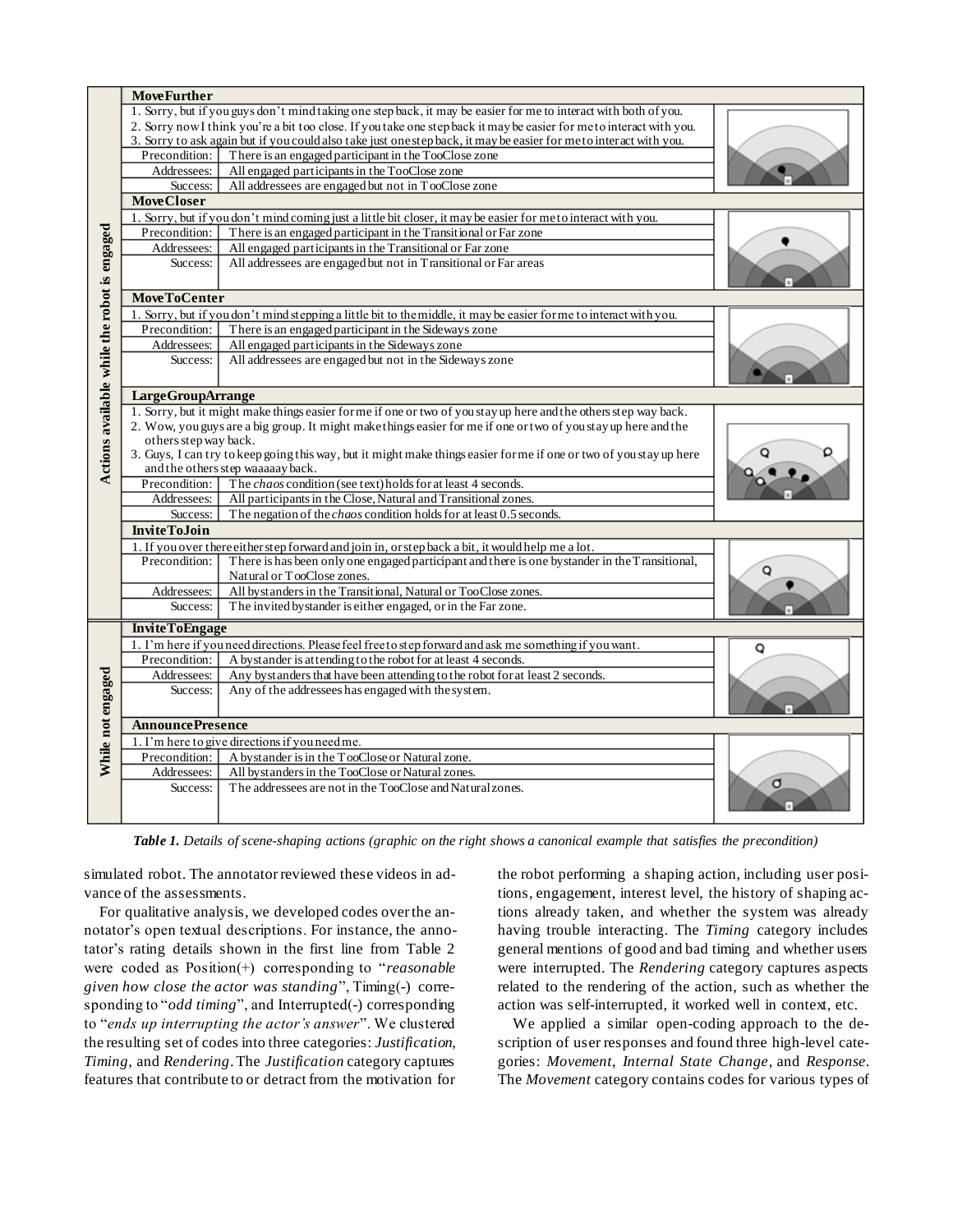| Action      | Rating | Rating details                                                                                                                                                                                                              | User response                                                  | Rating<br>Coding                                                           | Response<br>Coding |
|-------------|--------|-----------------------------------------------------------------------------------------------------------------------------------------------------------------------------------------------------------------------------|----------------------------------------------------------------|----------------------------------------------------------------------------|--------------------|
| MoveFurther | 4      | reasonable given how close actor was standing. Odd<br>timing, right after system asks if needs directions<br>(ends up interrupting actor's answer)                                                                          | smiles, takes a couple<br>steps back, straight-<br>ens posture | $Position(+)$<br>$Interrupted(-)$<br>$T$ iming $(-)$                       | Smile<br>StepBack  |
| MoveCenter  |        | actors had been standing close briefly, but were now<br>all the way to the elevator. Not interacting. Robot<br>started to thank them for complying as well, which<br>made it even more odd, but at least it catches itself. | $<$ NONE $>$                                                   | Position(-)<br>$LackEngagement(-)$<br>$Rendering(-)$<br>$SelfInterrupt(+)$ | $<$ NONE>          |

*Table 2. Example annotated and coded data*

movements that people do following the system's shaping action, such as stepping forward, back, to the side, leaving, etc. The *Internal State Change* category contains codes capturing expressions of internal states such as amusement, confusion, and expressions of interest and surprise, etc. Finally, the *Response* category includes codes that capture other immediate verbal and non-verbal responses, side talk, people looking at others, posture shifts, as well as verbal and nonverbal expressions in which one person encourages another to comply with the system's request.

After eliminating seven shaping actions performed during interactions with developers (giving demos) or during interactions where children were present, the dataset used in the analysis below contains a total of 117 shaping actions, triggered over 95 interactions.

### **Results**

Figure 3 shows histograms of action rating scores, as well as total action counts and average score for each action. We conducted a qualitative analysis based on these scores, as well as the textual explanations provided by the annotator, and their coding. We focused more attention on the cases with low ratings  $(1, 2, \text{or } 3)$ , and on negative valence codes, in an effort to identify successes and failures, how people respond and whether they comply, and how to further improve the scene-shaping actions and policy.

The *MoveFurther* action was rated highly in a majority of cases, with the annotations frequently indicating that the action is well-motivated and that in most cases the participants respond, often stepping back in compliance. Expressions of amusement such as smile and laughter are present in 6 of 12 cases. User compliance with the shaping action as indicated by the annotator is high (10 of 12 cases), and was correctly detected by the system at runtime. The *MoveCloser* action was triggered only 3 times in our dataset. In one case, the action had a very low rating (1) explained by the fact that it was a third shaping action performed, after poorly justified MoveCenter and LargeGroupArrange actions. The action completely disrupted the interaction and all three participants left immediately after. In the other two highly rated actions, participants complied with the system's request and the system correctly detected this compliance automatically .

The *MoveToCenter* action was triggered 16 times and in 12 of these cases the rating was low  $\ll$  = 3). The annotator often perceived the action as not justified because of lack of engagement on the part of the addressee(s). This situation includes cases such as: the addressee is part of a larger group already engaged elsewhere; people reading the sign next to the robot that have not really initiated an engagement; people that are in the process of disengaging as the interaction is closing. Inspection of the data indicates that, in some cases, the challenges with assessing engagement are generated or exacerbated by vision and tracking challenges. The automatic assessment of shaping success is also challenging to do – the robot's assessment diverges in 5 of these 12 cases from the annotator's assessment.

The *LargeGroupArrange* action was triggered 22 times. In the 10 cases with low ratings the annotator found the actions were sometimes (4 cases) not justified based on the position of the users, *e.g.*, "*the actors were already arranged the way it was asking*". In several other cases, the action was triggered while the interaction was closing or towards participants that were not really engaged. For instance, in one case the system performed this action while a single participant was in front and a large but separate group was in the background (the current rendering of the action is not appropriate for this case as it assumes all participants are in the same group.) This action leads to movement and rearrangement in the scene, but also a fair amount of confusion.



*Figure 3. Histograms of action ratings (# denotes total count, µ denotes mean score).*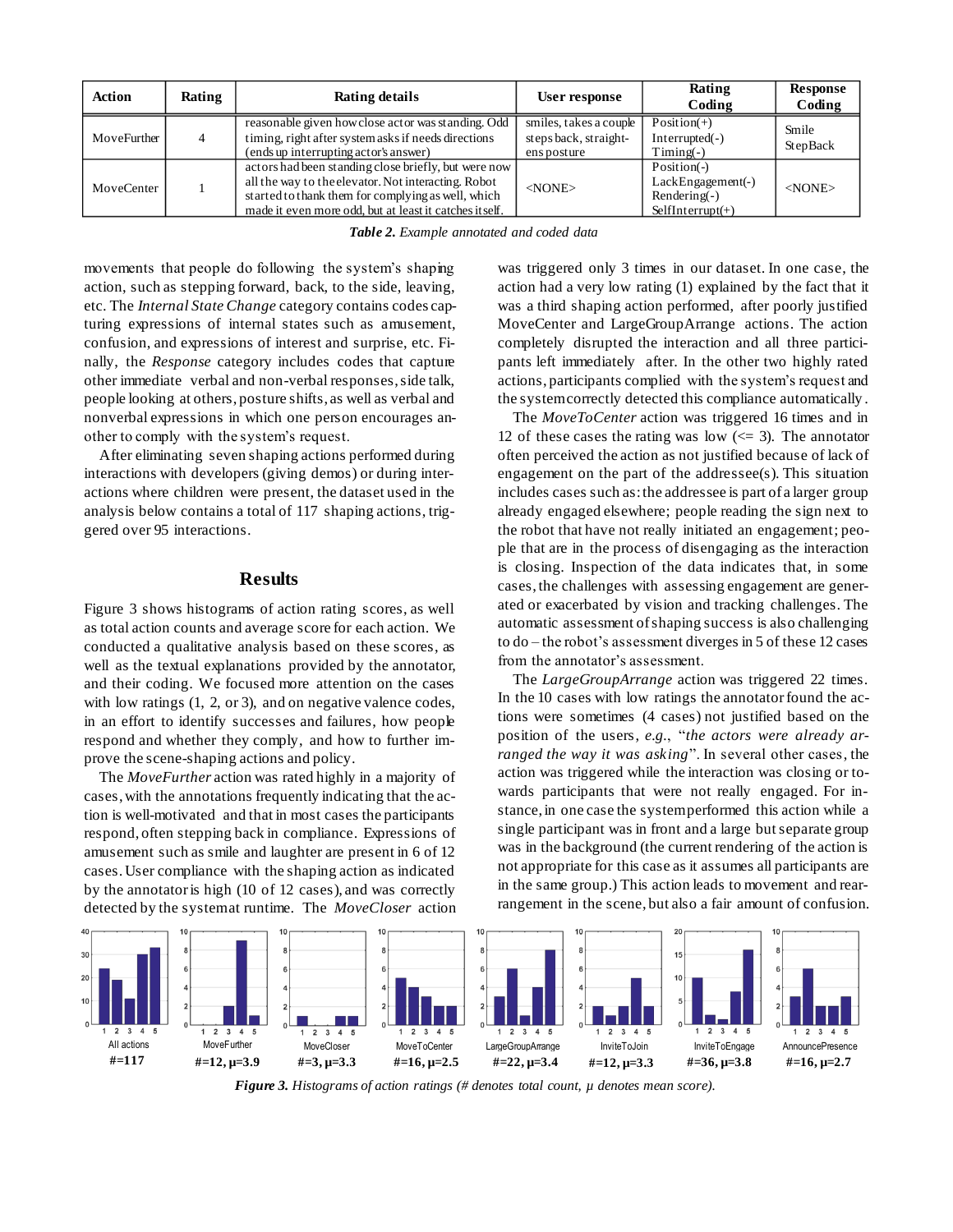While participants (or some subset of them) complied to some degree in 10 out of the 22 cases, they often did not move to the ideal position we were seeking. Automatically assessing success for this shaping action can be challenging.

The *InviteToJoin* action was triggered 12 times. In the 5 low-rated cases, the annotator indicated that the action was disruptive or had inappropriate timing, and was often not spatially motivated, or was done towards addresses that had no interest in joining. In some cases, the invitees were quite far, indicating the need to further tune our proxemic zones. In addition, the invitation arrived at the tail end or midway through the interaction. In contrast, for the 7 actions with high scores, the annotator marked good timing and good spatial motivation; in 6 out of these 7 cases the invitation was done at the beginning, right after the first exchange.

The *InviteToEngage* action was performed 36 times, and in 13 cases was rated low by the annotator. The coding reveals that in 11 of these cases the bystander was not showing signs of interest in interacting with the system. The system's attentional models are often failing in these cases: people are often part of a pair or group and their orientation towards their interlocutors simply happens to align with the direction towards the robot. In contrast, in the highly rated actions, interest was noted in 21 of the 23 cases. Overall, the data suggests that performing these invitations well hinges on robust attention tracking algorithms, as well as the ability to model group relationships between people in the scene.

The *AnnouncePresence* action was triggered when a bystander was detected in the TooClose or Natural zones. In contrast to InviteToEngage, these actions are generally rated lower, with scores of 3 or below in 11 out of 16 cases. The annotator marked lack of interest from the bystander in most cases (8 of 11). The action was originally intended to get someone to either engage or clear the space near the robot. The annotator notes suggest however that the action is not well justified if the bystanders are engaged elsewhere.

### **Discussion**

The analysis of the data from this initial field study provides insights into challenges and future directions. First, while the actions are meant to shape the situation into one that is more favorable for the system's sensing capabilities, we note that the very problem of detecting problematic situations and their resolution is in itself a sensing problem. Our results indicate that shaping actions are sometimes triggered inappropriately based on incorrect inferences about location, attention, and conversational engagement. Improvements in the robustness of each of these estimates, as well as modeling of group relationships and side engagements between people in the scene,would help minimize the number of inappropriate actions. Future work may also consider a tighter integration between the models for scene shaping

and engagement; currently, the scene shaping layer was developed on top of a preexisting engagement model.

The scene-shaping actions themselves and their rendering can further be refined. The data indicate that some of the actions involving references to multiple people can often create confusion. While the actions were coordinated with gaze and pointing, further studies are necessary to understand where the confusion stems from and how to design better shaping actions for large groups. A more refined, instream coordination of the action's rendering (gaze, gestures and speech) with the participants' attention and position may be required.

The data suggests opportunities for further refinements of the scene-shaping policy. An important aspect to consider is the tradeoff between effectiveness and naturalness, *i.e.*, the robot must consider the benefits and costs of shaping actions on performing the base-level task of providing directions, and the policy needs to blend them carefully, at appropriate points in the overall interaction. In more than half of the actions, the annotator's notes included a mention of a timing aspect (either good or bad) or disruptiveness. Further investigation is necessary to understand good and poor timings for various actions.

Future work should focus on creating a more objective assessment of the effectiveness of these actions. The current methodology also only captures the quality of triggered shaping actions, but does not assessed missed opportunities. Finally, we believe the approach to scene shaping can be extended to mobile robots, with important questions about when to rely on explicit requests for help versus more implicit behaviors to encourage change, *e.g.*, leaning or moving back when the user is too close.

### **Conclusion**

We introduced scene shaping and conducted a study on endowing a robotic system with the ability to request adjustments in the F-formation of participants towards configurations that are more favorable to its sensing capabilities. We reported results, insights, and lessons learned from an inthe-wild deployment regarding the effectiveness of a proposed set of scene-shaping policies. The methods are promising as a means to enable robots to elicit help to improve robustness in interactions. Ultimately, we expect these methods would be integrated with formal models that reason about costs and benefits to the underlying base task and seek to minimize failures in human-robot interaction.

#### **Acknowledgments**

We would like to thank Rebecca Hanson for her help with data annotation and the anonymous reviewers for their valuable feedback.